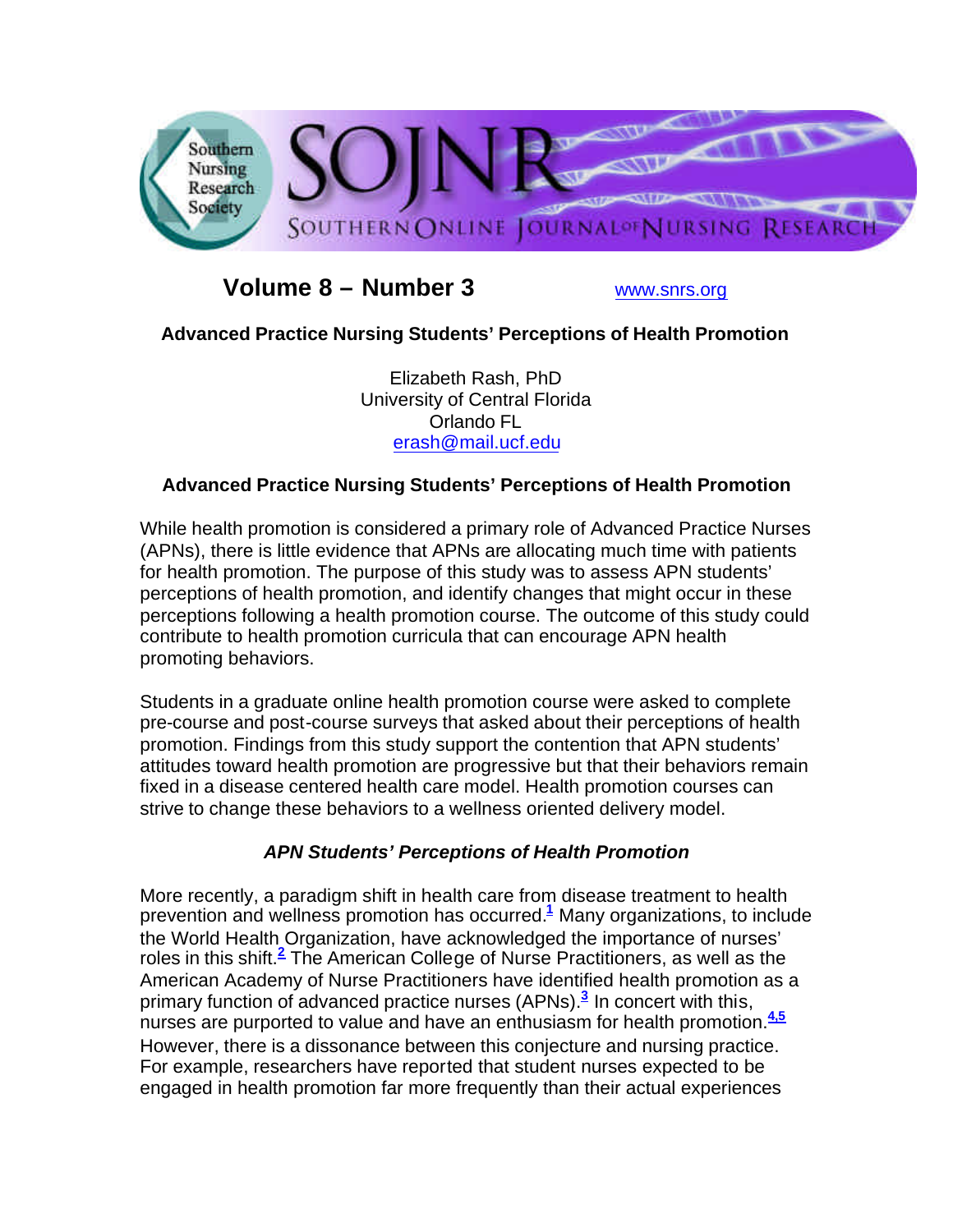demonstrated**<sup>1</sup>** and despite the rhetoric, APNs spend less than 1% of their patient visits involved in health promotion activities.**<sup>3</sup>**

The difference between what is believed by nurses to be ideal and what is practiced has been attributed to little time allocated to health promotion in content intense undergraduate and graduate nursing curricula and the need to care for many patients in a minimal amount of time.**2,3,5,6,7** In addition, organizations often emphasize disease management over health promotion activities and these values are imparted on the nursing staff.**<sup>8</sup>** Perhaps reflective of this is a study that demonstrated that nursing students caring for ill patients felt that physical care was their most important function and that health promotion had a lower priority.**<sup>5</sup>** Furthermore, stressful, time constrained work environments that engender unhealthy coping strategies, such as smoking or poor nutrition, result in less value placed by the nurse on changing clients' similar behaviors and less credibility for the nurse as a health promoter.**2,8,9**

Nurses' beliefs about others' perceptions of their health promotion efforts may also contribute to the notable gap between intentions to promote health and implementation of these intentions. Many nurses believe that health promotion is perceived by patients as boring, blaming, or annoying, and that health promotion may induce patient worry.**2,8** Nurses also feel that patients' lifestyles are deeply and culturally engrained and that their efforts to encourage change are useless.**<sup>2</sup>**

When asked about the specific health promotion activities that they provided in a hospital environment, patient education and advice giving were the most common responses given by nurses.**10,11,12** Nurses often view health education and health promotion as synonymous terms.**<sup>13</sup>** While health education is viewed by some as an important component of health promotion and by others as a distinct construct, information giving alone has not been significantly effective in altering individual's lifestyle behaviors.**11,12,14** Nurses concur that simply providing health education is often ineffective in contributing to behavioral changes.**<sup>9</sup>** Without evidence of outcome efficacy, nurses are less likely to persevere in health promoting activities.**<sup>8</sup>**

Educating and advising tend to place the nurse in the paternalistic role of information provider rather than in the cooperative role of health promoter.**<sup>1</sup>** Additionally, when patient information is given, it is often based on the interests of the nurse and delivered as a generalized disease focused rather than patient tailored statement.**6,13** Despite the contended paradigm shift to wellness, nurses continue to view nursing as primarily concerned with disease treatment.**<sup>13</sup>** These approaches are contrary to the 1986 Ottawa Charter's explication of health promotion as a patient centered and patient empowered endeavor.**<sup>13</sup>**

Repeatedly, authors have identified a lack of understanding of the definition as well as the process of health promotion. The apparent complexity and confusion surrounding the concept of health promotion may lead to reduced health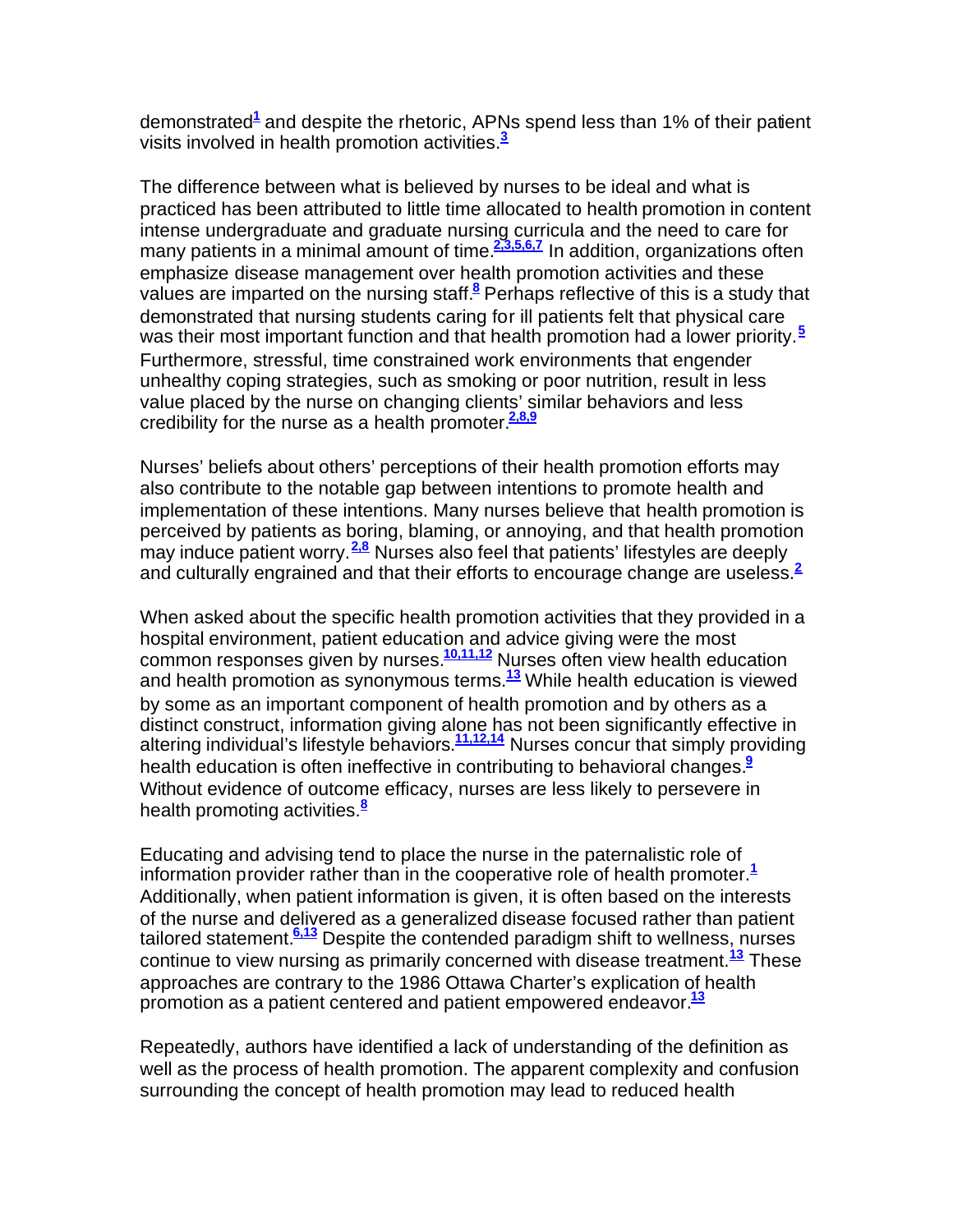promoter confidence and hence a failure to implement health promotion.**<sup>15</sup>** Researchers investigating a process for health promotion implementation began by asking nurses deemed by their peers to be expert health promoters to describe health promotion. These experts had difficulty in defining and arriving at a consistent description of health promotion.**<sup>14</sup>**

Recognizing the impact that health promotion conceptualization confusion can contribute to the gap between the ideal and the actual practice of health promotion, there have been efforts to clarify health promotion. In response to a checklist developed to outline health promoter priorities, the following action oriented goals were identified: raising client health awareness, providing information, developingprovider self-awareness, fostering client self-esteem, empowering client decision making, being a behavior and attitude change agent, and improving the physical and social environment.**<sup>14</sup>** In addition, members of the Council on Cardiovascular Nursing identified the following attributes necessary to engage in health promoter behaviors: expertise in prevention strategies, therapeutic communication skills, relationship building skills, holistic assessment skills, an understanding of behavior change theories, an understanding of the multifactorial elements of health, personal confidence in promoting health, flexibility, technology and resource fluency and role modeling of healthy behaviors.**<sup>15</sup>**

While identifying the characteristics of health promoters and outlining the process ofhealth promotion are indeed helpful, they do not necessarily result in nurses implementing these behaviors. The Theory of Planned Behavior has been suggested as a model for closing the gap between nurses' health promotion intentions and their actions. This theory proposes that when attitudes about the behavior are positive, beliefs about others' approval of the behavior are confirmatory and there is greater self-confidence in the ability to perform the behavior then there is greater effort and perseverance applied to enacting the behavior.**<sup>8</sup>** Hence, nurses that view health promotion as a constructive endeavor that is supported by the organization and is within their power to implement, will be more likely to engage in health promoting activities.

# *Purpose*

The purpose of this study was to understand APN students' perceptions of health promotion. Additionally, perceptions of health promotion were assessed before and after participation in a graduate level health promotion course to discover whether the health promotion course influenced health promotion perceptions. A better understanding of these perceptions may lead to interventions that can improve health promotion attitudes and behaviors.

### *Method*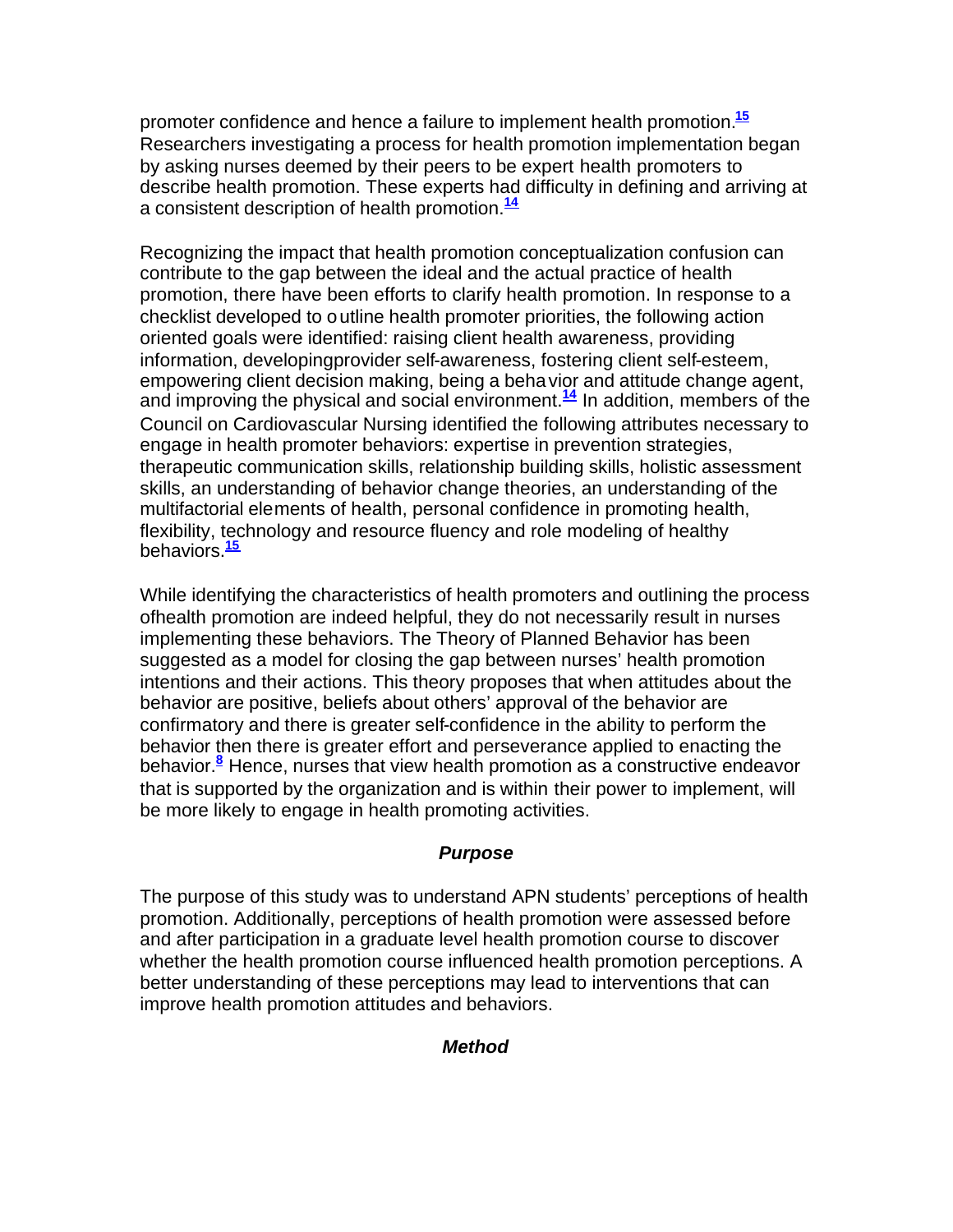This non-experimental study uses a combination of quantitative and qualitative methods in a pre-post survey design to determine APN students' perceptions of health promotion before and after a graduate health promotion course. Data was collected over three semesters, one year, in three separate iterations of a health promotion course.

## *Setting and Sample*

The study was conducted at a central Florida university within a college of nursing that offers a variety of nursing programs. Students in masters level adult, family, and pediatric nurse practitioner programs as well as students in masters level clinical nurse specialist and nurse educator programs are required to complete a graduate level health promotion course.

A single health promotion course taught online by the same instructor is offered during each of three semesters throughout the year. All aforementioned students are recommended to take the health promotion course early in their sequence of courses but since it is not a prerequisite course for any subsequent courses; students may be at various stages of completing their program of study when they take the health promotion course. All students enrolled in the health promotion courses taught during this study were included in this convenience sample.

The health promotion course includes the following topics: analysis of the concepts of health, wellness and health promotion, health promotion guidelines as identified by a number of leading organizations, health self-appraisals, epidemiologic and genomic issue in health promotion, global health promotion concerns, health promotion considerations in vulnerable populations, community level health promotion, behavior change and health promotion models, and design and evaluation of health promotion initiatives. During this course students participate in online topical discussions, group and individual assignments and also complete a series of quizzes and exams.

### *Design*

All students enrolled in each of the semester long (approximately 16 weeks) online graduate health promotion courses, were asked to voluntarily complete pre-course and post-course health promotion surveys on their perceptions of health promotion. The surveys were administered through an anonymous online class delivery tool (WebCT). Surveys were available to participants for the first week (pre-course survey) and last week (post-course survey) of the semester. Email messages were sent to all of the health promotion students at the beginning of each semester to remind them to consider participating in the precourse survey and again at the end of the semester to remind them to complete the post-course survey if they had completed the pre-course survey. Informed consent information was included in the surveys' opening instructions and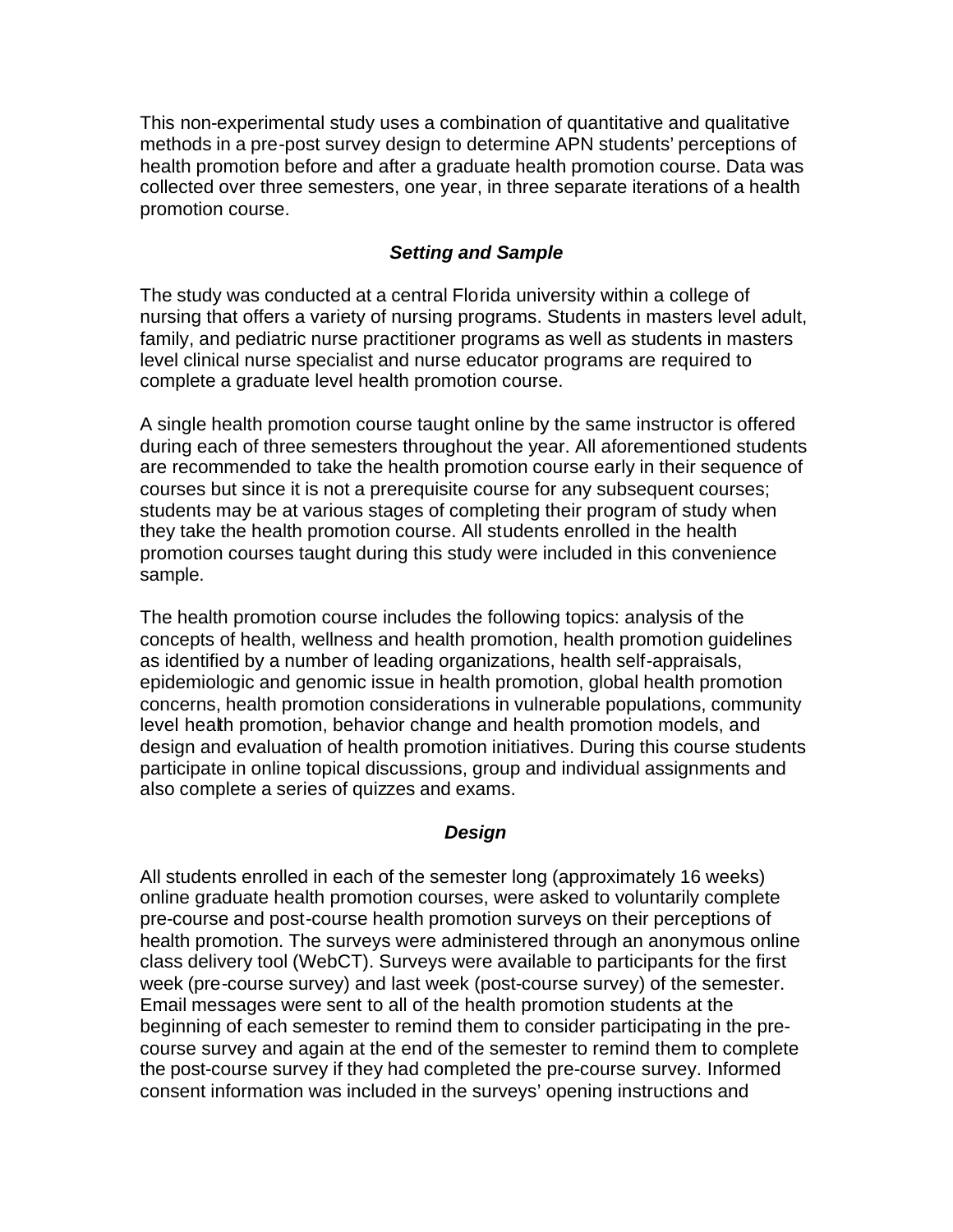approval to conduct this research was granted by the researcher's Institutional Review Board.

## *Instrument*

The survey developed for this study was based on a comprehensive review of the literature describing nurses' and APNs' health promotion attitudes. An understanding of the potential implications of attributional and self-efficacy perceptions of health promotion that influence behavior as described in the Theory of Planned Behavior also informed the development of the survey.**<sup>8</sup>** The pre-course and post-course surveys for this study included the same 5 openended narrative and 27 closed-ended, 4-point Likert scale (strongly disagree to strongly agree) items that requested the respondents to indicate their level of agreement with statements related to health promotion. Additionally, demographic information was collected in the pre-course survey. It has been suggested that socioeconomic class, demographic information, health values, and social circumstances are likely to influence nurses' behaviors.**<sup>16</sup>** Questions were divided into the following four categories: perceptions of the concept and context of health promotion (n=15 questions), others' views of their health promoting behaviors (n=5 questions), self-confidence in health promoting behaviors (n= 8 questions) and practice of health promotion behaviors in the clinical setting (n=4 questions).

A pilot survey was given to several faculty members with knowledge of health promotion and was determined to be acceptable. No changes were made in the survey for the purpose of the study.

# *Data Analysis*

Descriptive statistics, frequencies and percentages, were used to report demographic data and the closed-ended question response findings. The WebCt survey function is anonymous and does not allow the researcher to identify individual respondents. Furthermore, the anonymity and voluntary nature of the survey did not allow the researcher to verify that the same students that took the pre-course survey also took the post-course survey. Therefore, individuals' changes could not be assessed and correleational statistics could not be performed.

A directed content analysis of the five open-ended questions was employed to systematically classify and interpret meanings according to the questions that were developed from the researchers a priori understandings of nurses' perceptions of health promotion**17,18** and in accord with the major constructs of the Theory of Planned Behavior.**<sup>8</sup>**

Content analysis is a commonly used method of examination of artifacts of social communication for the purpose of making systematic and objective inferences.**<sup>19</sup>**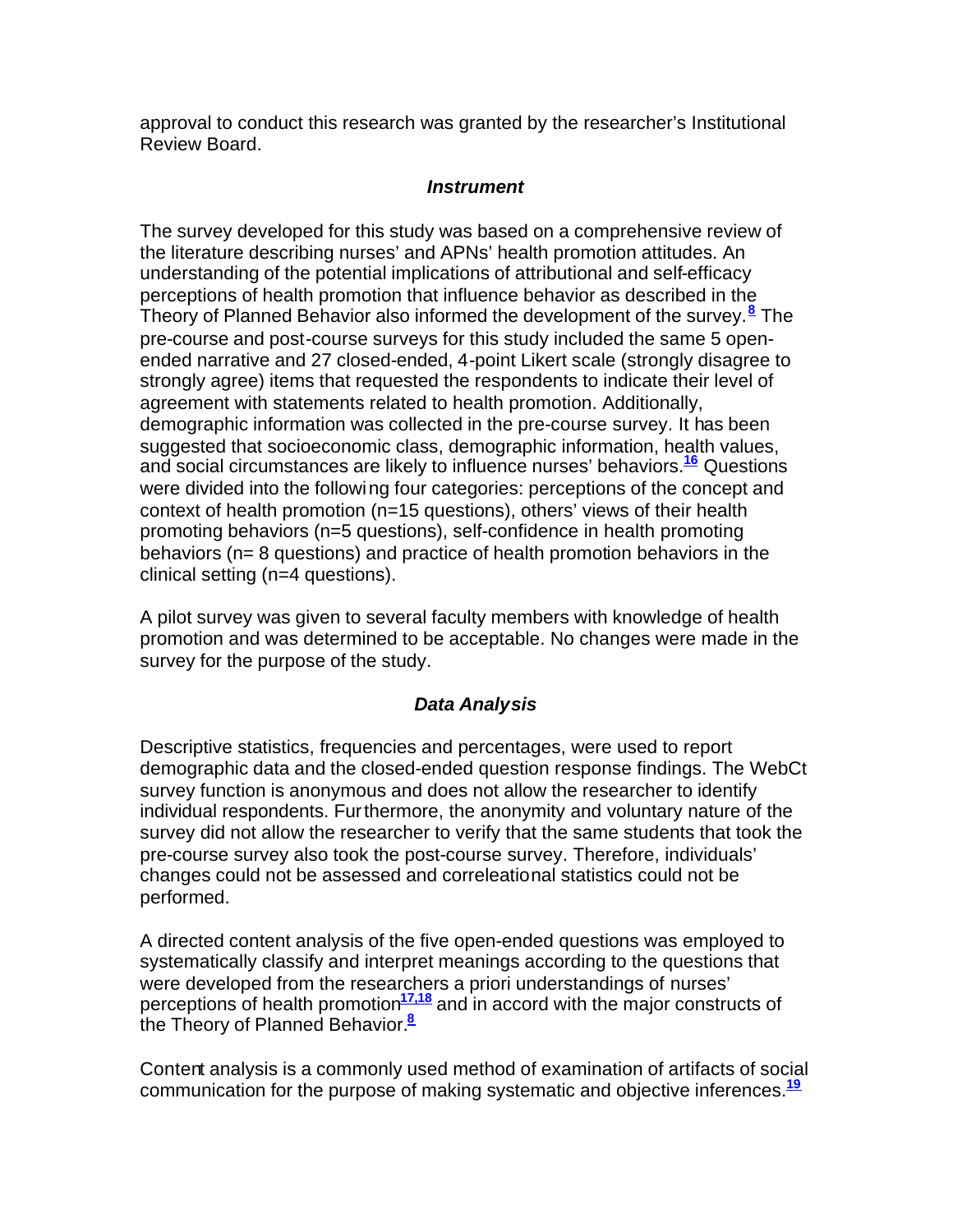Content analysis involves identifying observations and patterns in the data and organizing and simplifying them into meaningful themes or categories.**<sup>20</sup>**

Each of the open-ended question responses was read for global content within and between pre-course and post-course surveys. Each response was then reread for re-occurring patterns and themes. As explicated in directed content analysis methods, categories were deductively defined by the survey questions.**17,18** These categories included: perceptions of concept and context of health promotion, perceptions of health promoting self-efficacy, barriers to their health promotion efforts, and health promotion behaviors. The narrative responses were then read line by line and key phrases were highlighted and notes were made in the margins. The highlighted phrases became the category variables or indicators. Each of the responses was then compared for repeating as well as dissimilar response variables for each of the questions. Phrases that were not highlighted were analyzed to determine if they represented new variables or subcategories. Finally, the overall themes of the responses were extracted and interpreted by the researcher. Thematic comparisons were made between pre-course and post-course surveys. At a later date, the researcher read fresh copies of the responses to identify differences in the coding of the phrases. No significant differences were discovered. Interpretations were then summarized and read by an assistant researcher for inter-rater reliability. Interpretations were consistent between researchers and there were no changes made to the analysis.

#### *Results*

#### **Demographic Characteristics**

A total of 106 students were enrolled in the three health promotion courses that were included in the study. Course enrollment varied slightly for each course taught in each of the three semesters. For the aggregate of the courses, the precourse survey response rate was 92% (n=97) and likely due to the voluntary nature of the study and end of semester fatigue, the post-course response rate was 60% (n=64). Demographic information was only collected on the pre-course survey. Therefore, it is not known if the demographics of the student respondents differed on the post-course survey. Table 1 depicts the demographic characteristics of the pre-course survey student respondents and can be found in Appendix A. The majority of the pre-course survey student respondents were Caucasian women between the ages of 20 and 50 years. Most had worked as an RN for at least 2 years and were enrolled in the Family Nurse Practitioner program. The majority of students provided direct patient care in a hospital setting.

### **Survey Findings**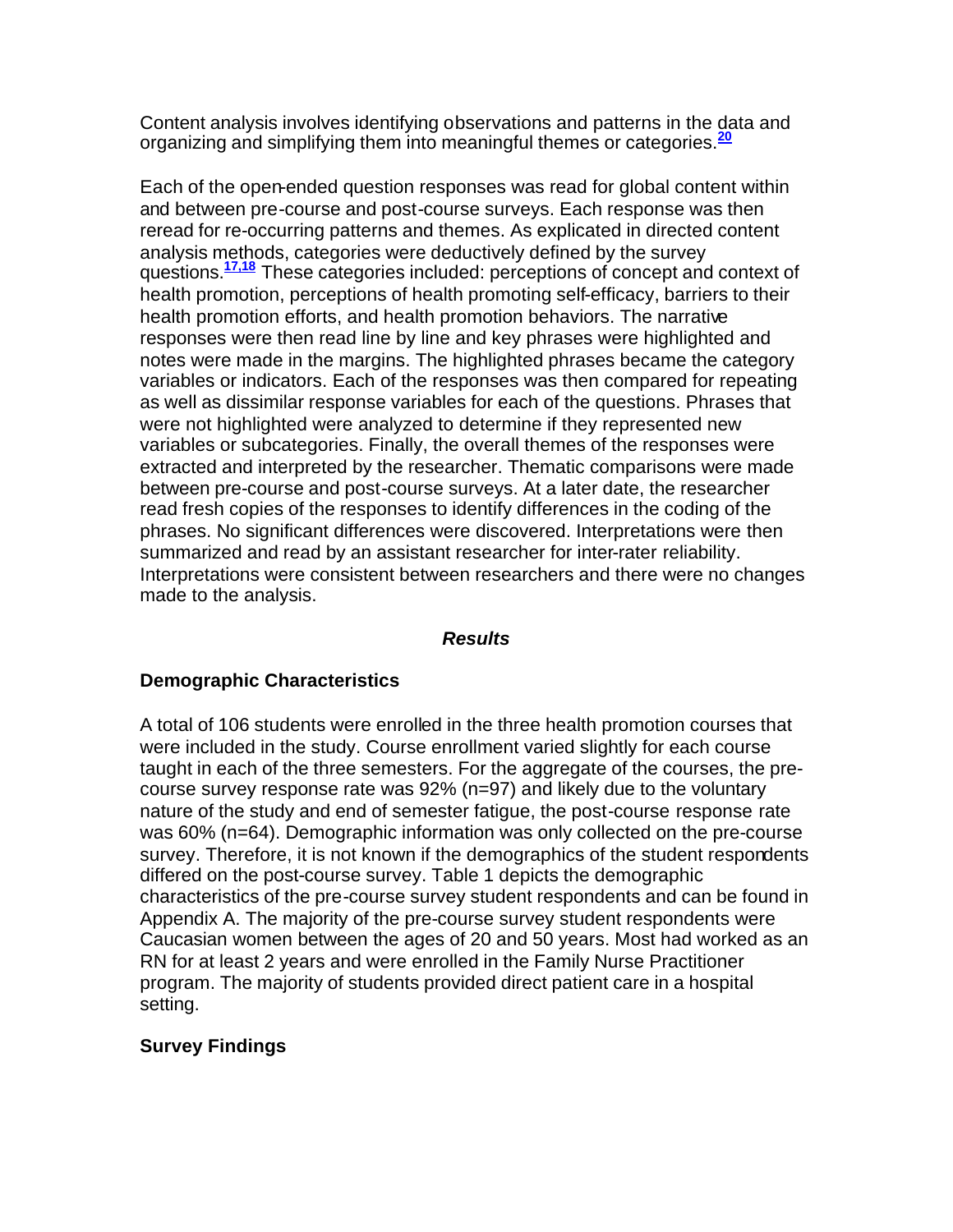Closed-ended question responses were on a four-point Likert scale that included strongly disagree, disagree, agree and strongly disagree. For the purposes of analysis, the scale was collapsed into the following two response variables disagree/strongly disagree and agree/strongly agree. Table 2 identifies the questions and their respective frequencies and percentages of respondents in each of these variables for both pre-course and post-course surveys and can be found in Appendix B.

In general, student respondents defined health promotion in accord with the Ottawa Charter's definition which describes a patient centered and patient empowered endeavor.**<sup>13</sup>** However, and perhaps more characteristic of a providercentered framework, the majority of respondents' perception that health promotion involved information and advice giving and the provision of education. Interestingly, the percentage of respondents that saw advice giving as an integral component of health promotion decreased on the post-course survey.

In regard to self-efficacy, or the student respondents' confidence that they were effective health promoters, most students perceived their health promoting efforts as beneficial to the patient and there was little change in these findings between the pre-course and post-course surveys. On the pre-course survey, approximately half of the student respondents felt that time constraints limited their health promoting efficacy. Intriguingly, student respondents' perceptions of time constraints as a limiting health promotion efficacy factor appeared to increase on the post-course survey.

When considering others' views of their health promoting behaviors, student respondents felt their efforts were positively received by patients. However, some did identify their work environment as unsupportive of health promotion activities. For unknown reasons, this perception increased on the post-course survey.

Student respondents overwhelmingly believed they were currently discussing healthy lifestyle behaviors with patients. They also viewed themselves as healthy and felt that they followed the healthy lifestyle behaviors that they were espousing to their patients.

The open-ended questions were also developed in concordance with the constructs of the Theory of Planned Behaviors: health promotion concept and context, health promotion self-efficacy and health promotion behaviors. In addition, students were asked to identify factors that might increase their health promotion self-efficacy. The questions and response summaries are reported in the following paragraphs.

#### *Describe, in your own words, the concept of health promotion.*

Consistent with the research that identified a lack of clarity in the definition of health promotion, student respondents differed in their descriptions of the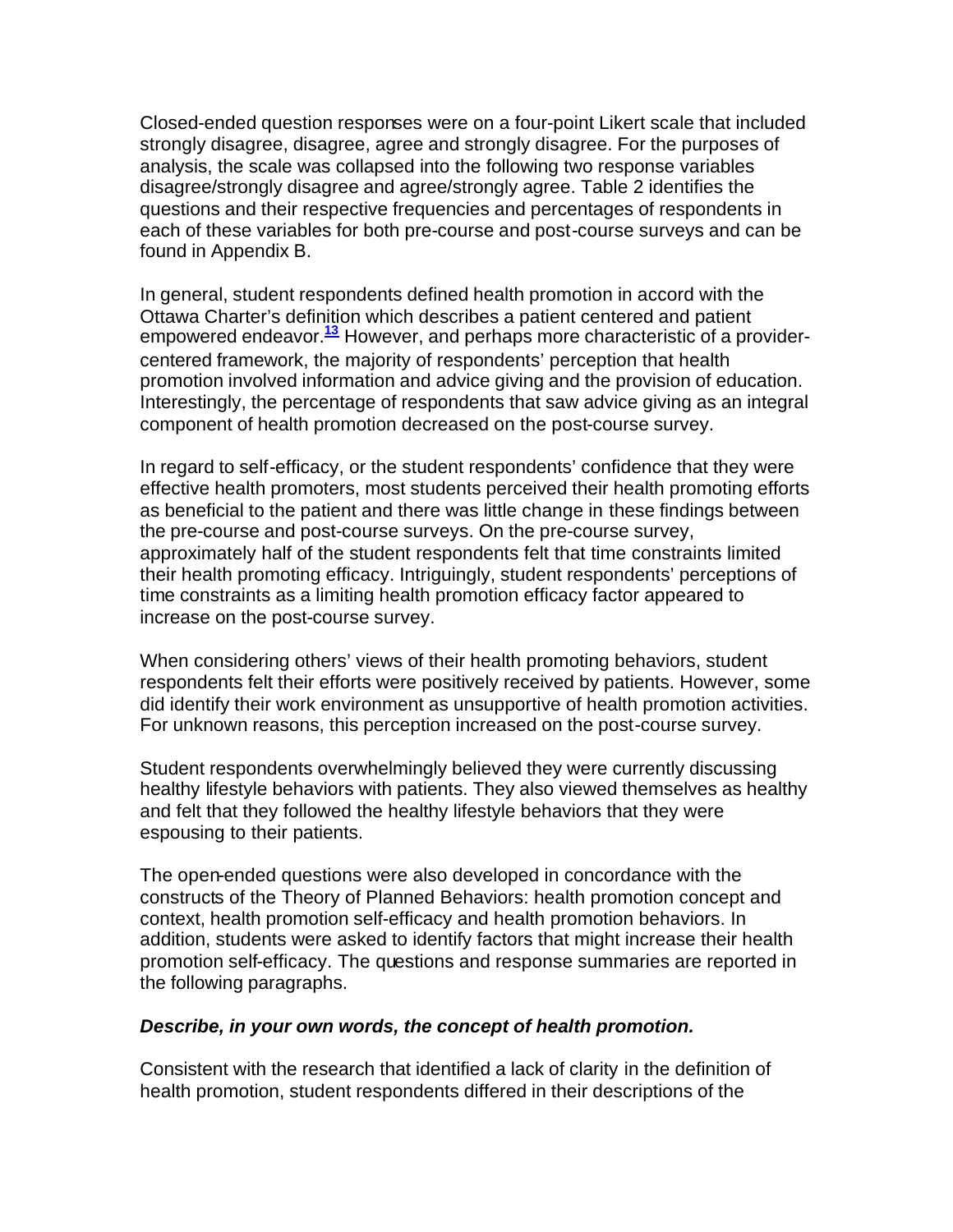concept of health promotion.**<sup>14</sup>** While well being, reaching maximal potential, healthy behaviors and biopsychosocial health were identified, the respondents reported that these objectives could be achieved through encouragement as well as a preponderance of health education and information giving about disease processes. On the post-course survey student respondents emphasized provider-patient collaboration and patient empowerment and while they did not discuss patient education in response to this question they did continue to consistently describe their health promoting behaviors in terms of patient education on subsequent questions.

# *Describe how you currently provide health promotion to patients.*

Respondents identified their health promoting activities as instructing a patient in what to do after surgery; providing education about the patients' diseases, medications, lab values, and procedures; providing patient education materials (usually in the form of written handouts) and providing referrals to other health professionals. On the post-course survey, several also included strategies from some of the behavior change models discussed in the health promotion course.

## *Describe barriers or obstacles that limit your ability to provide health promotion.*

The respondents felt that the following were barriers that limited their health promoting efforts: patients' cultural and language differences; patients' disease specific knowledge deficits; the immediacy of patients' acute physical needs; patients' unwillingness to change behaviors; and patients' financial limitations. In a survey of Texas APNs, patient willingness to change was also identified as a barrier to health promotion.<sup>7</sup> In addition and overwhelmingly, time constraints were cited as a health promotion limiting factor. The barriers identified on the precourse survey were also identified on the post-course survey and time constraints continued to be a repeated theme.

## *Describe how adequately prepared you currently feel to provide health promotion.*

Despite these aforementioned barriers, student respondents felt they were adequately prepared to engage in health promotion. Many mentioned more confidence in their abilities after the health promotion course and several indicated a better understanding of available preventive service resources as one of the factors that made them feel more prepared.

# *Describe things that might better prepare you to provide health promotion.*

In response to what might assist them in becoming more efficacious health promoters, most expressed a desire to learn more specific disease prevention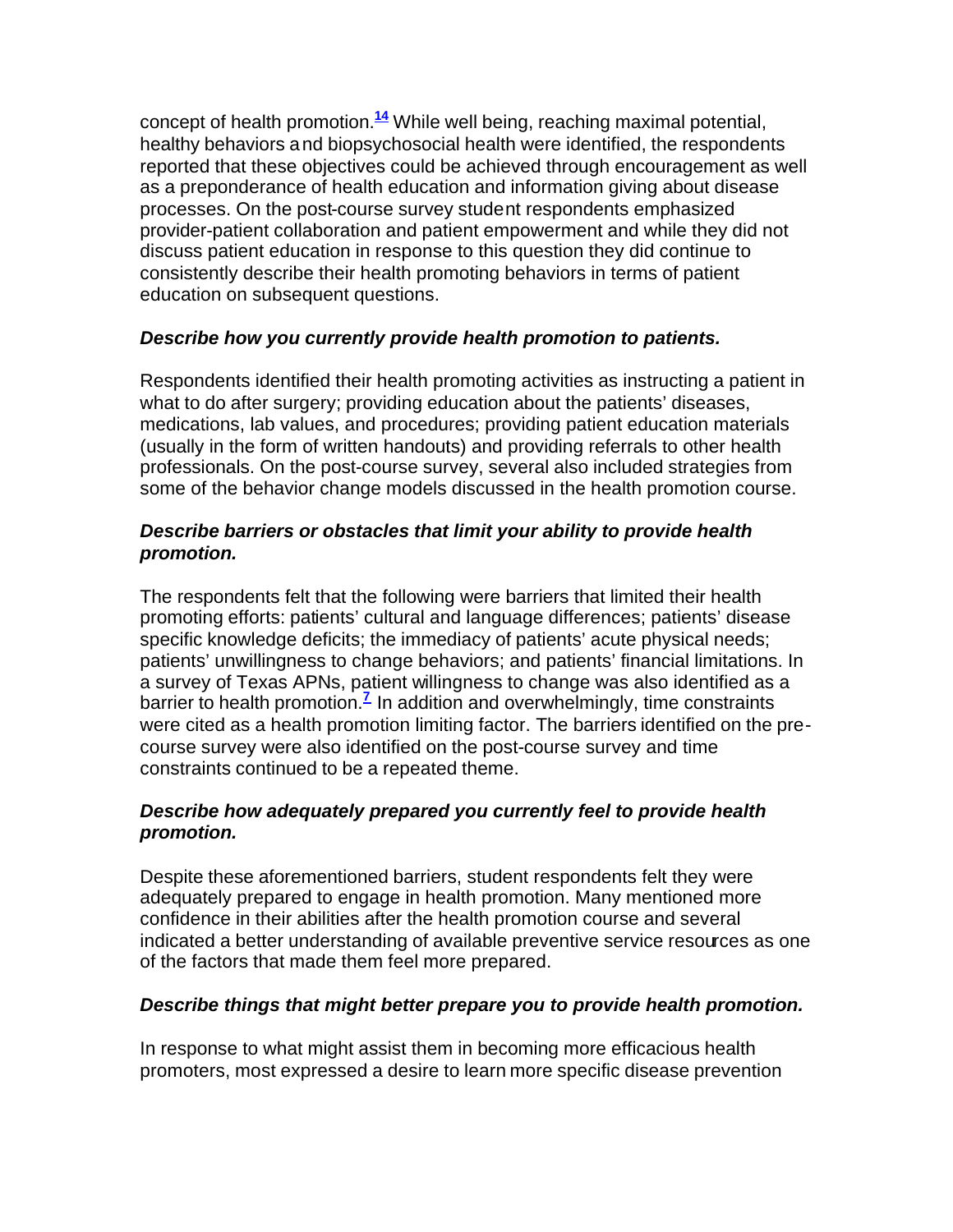information. Student respondents also indicated a need for more health promotion clinical experiences.

#### *Discussion*

The results of this study support the notion that nurses, specifically those going into APN roles, have adopted a patient-centered health promotion perspective. They began the health promotion class with these views and these perceptions persisted at the end of the course. Participation in the health promotion course also did not appear to influence their health promoting behaviors. Their perceived behaviors continued to remain disease focused, synonymous with patient education and inclusive of information and advice giving. The latter perceived behavior of advice giving did decrease on the post-course survey. It is suspected that this may have been a result of an emphasis on asking permission before giving advice discussed in one of the behavior change models covered in the course.

Time constraints and the health care system seemed to impede health promotion in their current workplace. Interestingly, these barriers were expressed more frequently on the post-course survey. Perhaps new insights gained during the health promotion course underscored the challenges that these barriers present in assisting patients to achieve healthy lifestyle behaviors beyond the task of providing disease focused patient education. In contention with the premise that the typically stressful hospital work environment results in unhealthy nursing staff coping behaviors, most respondents seemed resilient, considered themselves to be healthy and admitted to following healthy lifestyle practices.**2,9**

The students identified a need for more practical applications of health promotion. This may be one of the more important insights gleaned from this study. If APN students' health promotion attitudes are in line with current health promotion ideals but their behaviors are stuck in a disease focused model, practical applications that reinforce health promotion behaviors may be what is most needed. The addition of experiential learning, perhaps in the form of a service learning project or some other creative application exercise might respond to this need and could be evaluated through further research.

### *Limitations*

The relatively small convenience sample for this study limits the ability to validate and generalize findings. However, many of the findings are reflective of previous research. 8 In order to maintain anonymity, the online survey tool compiles responses without identifying the respondents. Therefore, analyses were limited to descriptive statistics and no correlations could be made between responses and pre-course to post-course survey changes or demographic characteristics. In addition, only global aggregate changes in perception could be described. Undoubtedly, correlations might have contributed beneficial insights. Additionally,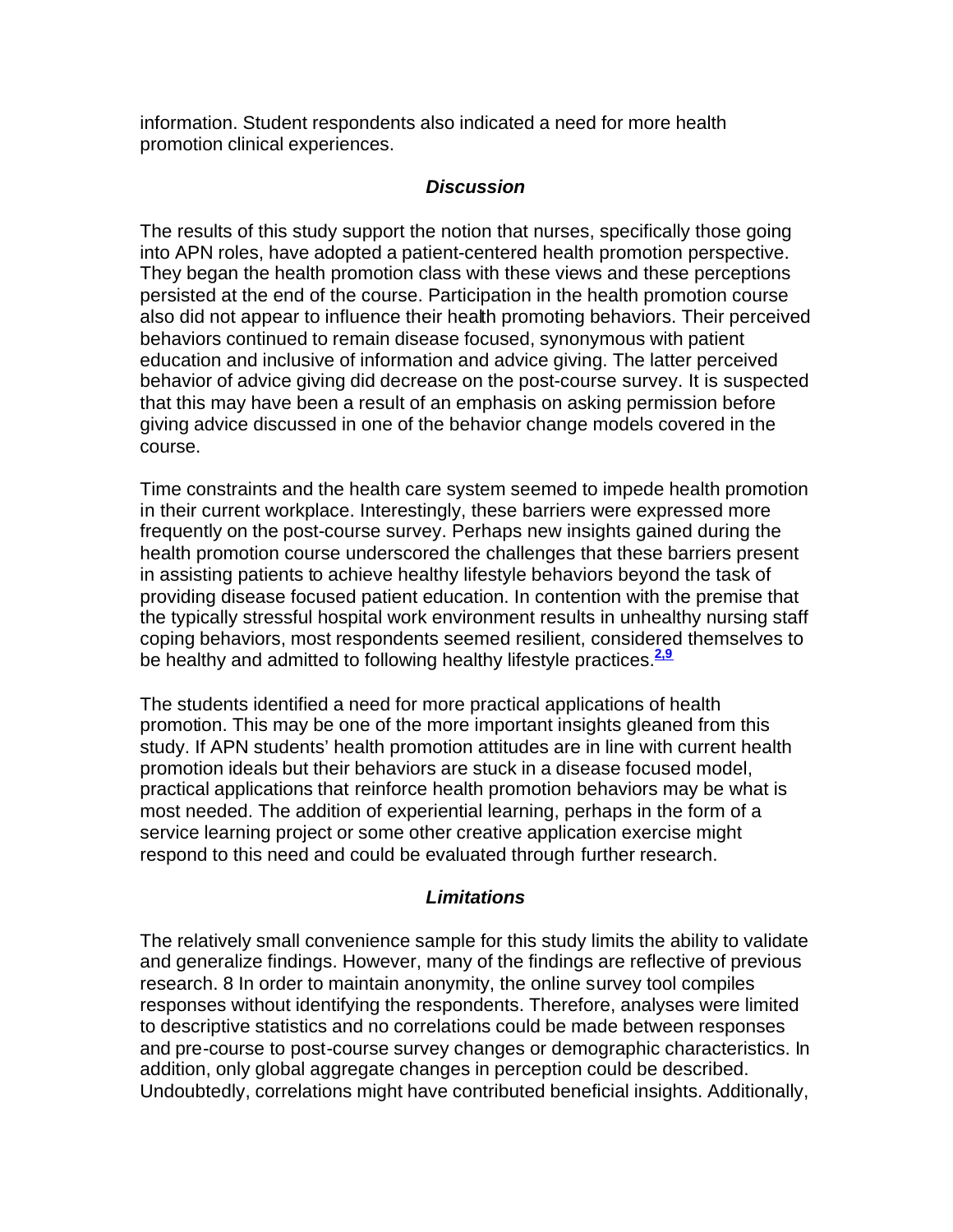while students were asked to take the pre-course survey before reviewing any of the online course materials or the course textbook, there were no mechanisms in place to assure this and pre-course survey results could have been influenced by the available course materials. Non-responder demographic characteristics and their perceptions of health promotion may have also yielded important or different insights. It is possible that students may have doubted the anonymity of the surveys and provided responses that were perceived as desirable by the researcher.

# *Conclusions and Future Research*

This study identifies some of the key beliefs about health promotion held by APN students. Some differences were identified between pre-course and post-course surveys and progressive and proactive health promotion attitudes were overshadowed by behaviors that appeared to be fixed in a disease focused patient passive health care delivery model. This model reportedly hinders health promotion.**10,12** In general, APN students' attitudes appear to be more in concert with guidelines such as those set forth by the Ottawa Charter than their behaviors would suggest and despite contrary rhetoric, these behaviors are undoubtedly supported by our current health care system.**<sup>8</sup>**

It is hoped that future APNs may be able to lead the call for the focus on health prevention and health promotion and much of this may begin at the academic level. It would be useful to explore various curricular interventions that could help to achieve this goal.

Further research that allows for statistical correlation between student demographics and health promotion perceptions as well as the impact of various educational and experiential interventions on perceptions and behaviors is suggested. Additionally, exploration of the barriers to health promotion within APN practices might be of benefit.

#### **References**

- 1. Thomson, P., & Kohli, H. (1997). Health promotion training needs analysis. *Journal of Advanced Nursing, 26*, 507-514.
- 2. Haddad, L. G., & Grace, M. (1998). Views of health promotion among primary health care nurses and midwives in Jordan. *Health Care for Women, 19*, 515-528.
- 3. Berry, J. A. (2006). Pilot study: Nurse practitioner communication and the use of recommended clinical preventive services. *Journal of the American Academy of Nurse Practitioners, 18*, 277-283.
- 4. Lock, C. A., Kaner, E., Lamont, S., & Bond, S. (2002). A qualitative study of nurses' attitudes and practices regarding brief alcohol intervention in primary care. *Journal of Advanced Nursing, 39*(4), 333-342.